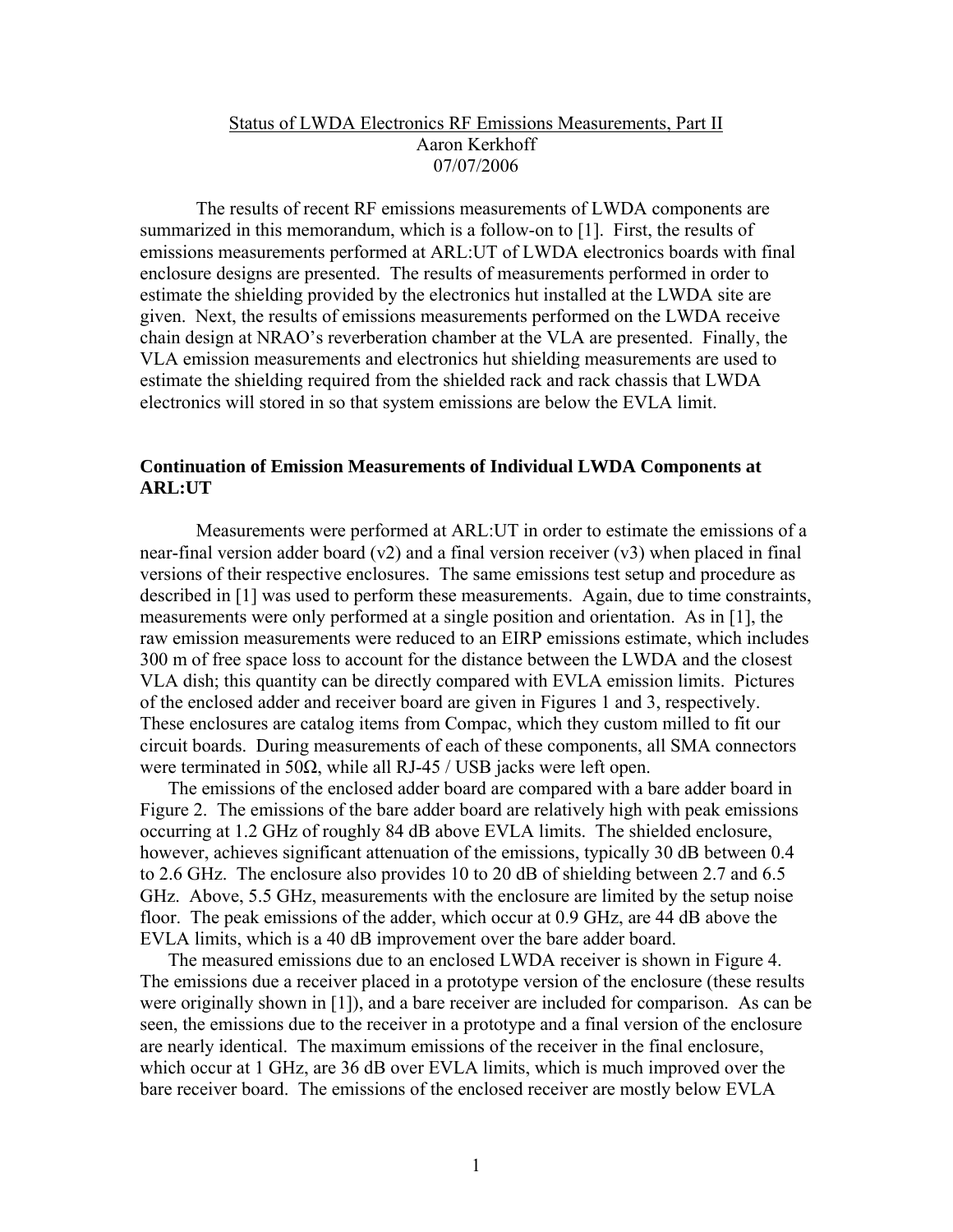limits above 3 GHz. Note that the noise floor of final enclosure measurement is less than the other two measurements shown, since a lower spectrum analyzer resolution bandwidth (10 Hz rather than the typical 30 Hz) was used in that measurement.



Fig. 1. Final design of LWDA adder board enclosure.



Fig. 2. Comparison of emissions by rev. 2 LWDA adder board with and without shielded enclosure (upper), shielding provided by shielded enclosure (lower).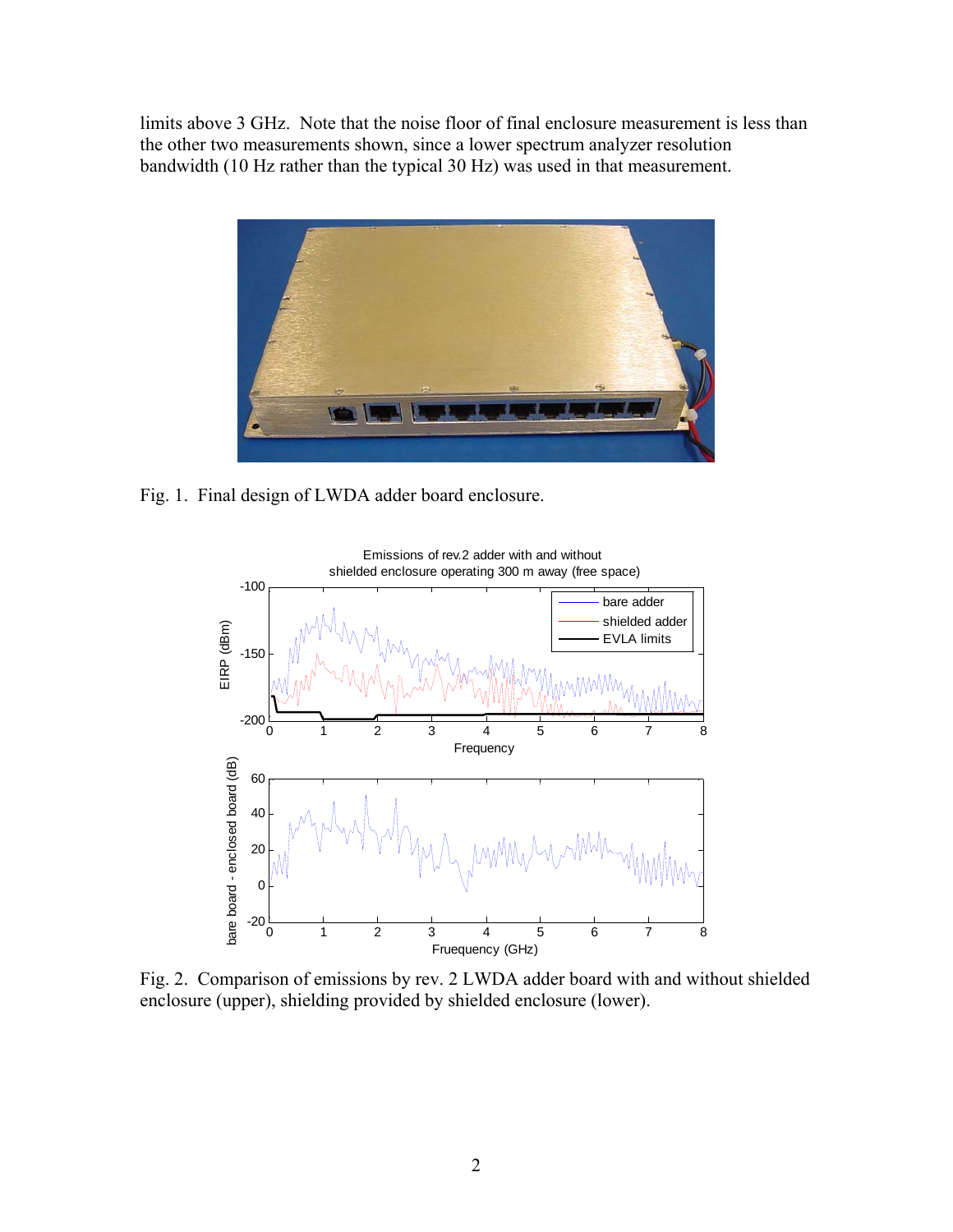

Fig. 3 Final design of LWDA receiver enclosure.



Fig. 4 Comparison of emissions (upper) and shielding (lower) performance of prototype and final enclosure designs for rev. 3 RX.

 Measurements were performed to determine the effect of the CAT5 cable connected between an adder and receiver during normal operation of the system. In these measurements, a CAT5 cable was connected between a shielded receiver and a shielded adder; this setup is shown in Figure 5. Any emissions higher than those measured for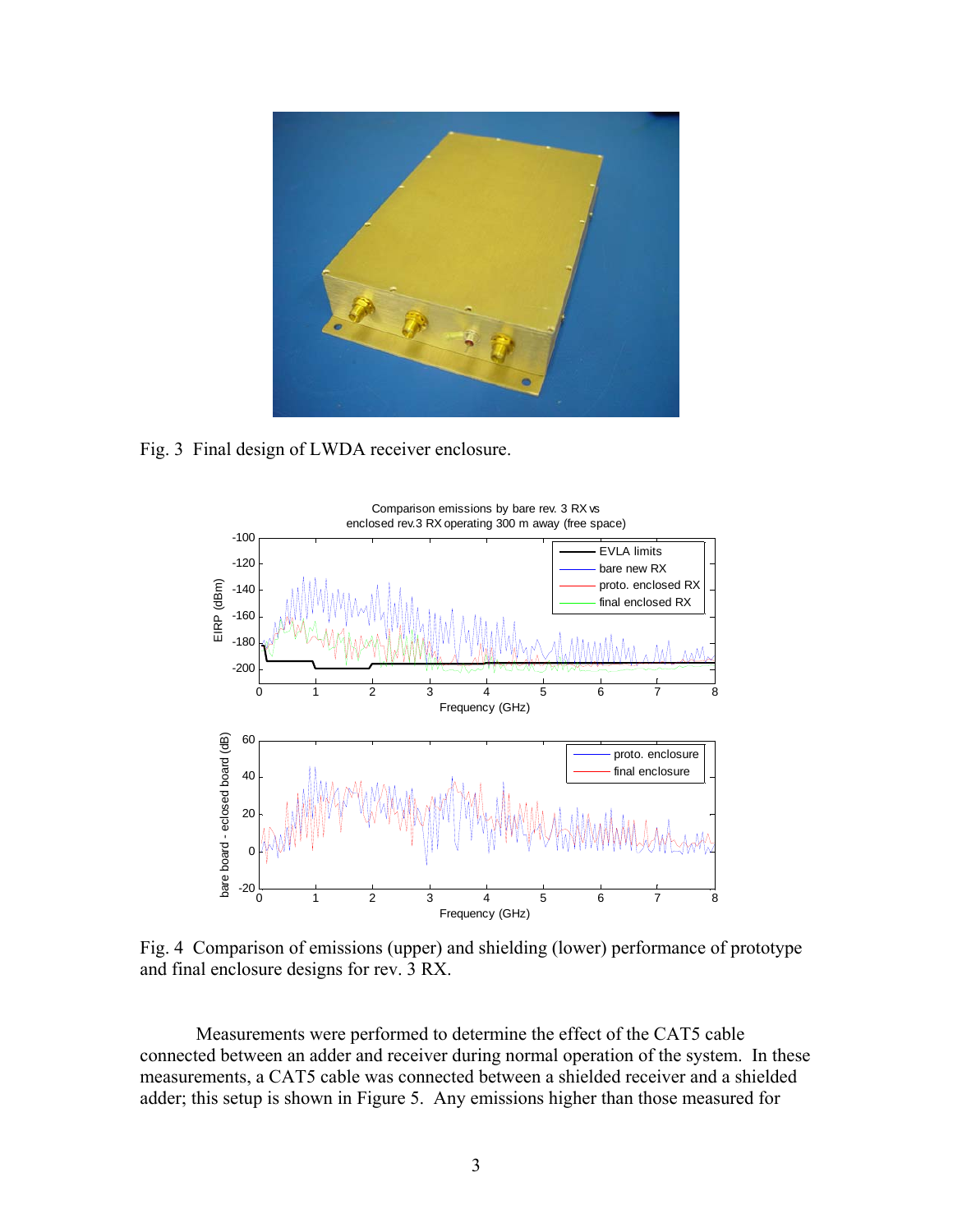either the receiver or adder alone are presumed to be due to the cable. Separate measurements were made with a COTS unshielded CAT5 cable assembly and a singleshielded CAT5 cable assembly fabricated at ARL of nearly equal lengths. Care was taken to arrange the cables in a similar fashion between measurements to avoid any discrepancy due to different cable orientations. The emission measurements taken with each cable type are compared in Figure 6. The emissions using a shielded CAT5 cable are between 10 to 20 dB lower than with unshielded CAT5 between 0.05 to roughly 2.5 GHz; emission levels are similar at higher frequencies, though. This implies that shielded CAT5 cable should be used to interface receivers and adders in the final implementation of the LWDA in order to minimize emissions. We are currently in the process of evaluating COTS shielded CAT5 cable assemblies for use in final system fabrication.

 Emissions due to the receiver, adder, and shielded CAT5 cable are compared with those due to only the adder and only the receiver in Figure 7. The aggregate emissions due to all three components are similar in nature, but noticeably higher than the adderonly emissions, and much higher than receiver-only emissions. This is due to emissions from the CAT5 cable. The peak aggregate emissions, which occur at 0.8 GHz, are 53 dB above EVLA limits, which is roughly 9 dB worse than the adder-only and 17 dB worse than the receiver-only. Since it is not believed that the receive chain gain stages contribute significant emissions, this measurement can be used as an estimate of emissions due to a single receive chain. This in turn can be used to estimate the expected emissions due to all of the LWDA electronics that will be fielded.

 It should be noted that with the measurement approach used above (not using a reverberation chamber and only measuring at one position / orientation), the measured emission levels due to a CAT5 cable are highly dependent upon the orientation of the cable relative to the reference antenna. Therefore, the true peak CAT5 emission levels may be somewhat higher than those presented above.



Fig. 5. Test setup for measurement of emissions by CAT5 cable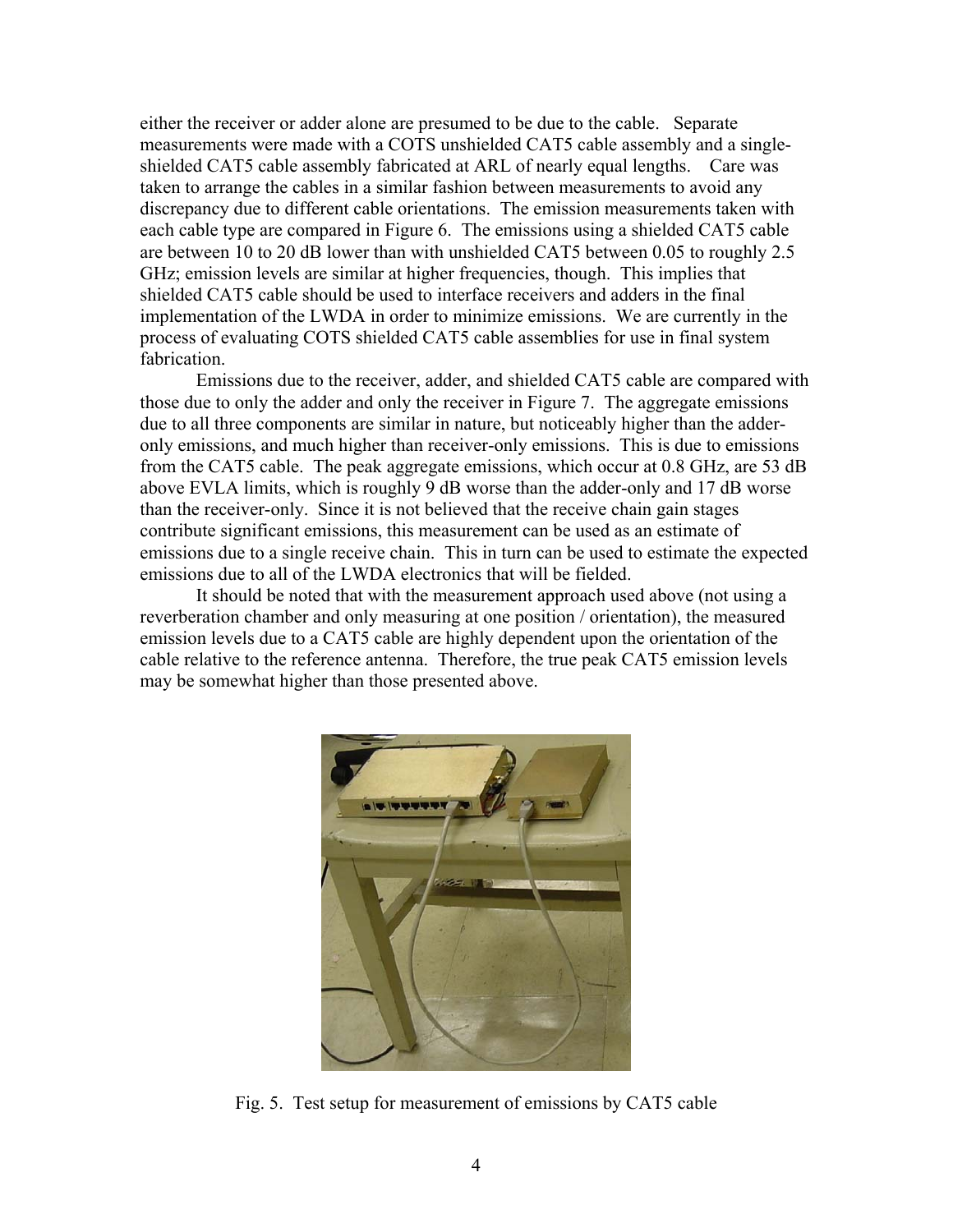

Fig. 6 Comparison of emissions due to enclosed RX and adder connected by shielded CAT5 cable and unshielded CAT5 cable.



Fig. 7. Comparison of emissions of enclosed RX and adder connected by shielded CAT5 cable, enclosed adder only, and enclosed RX only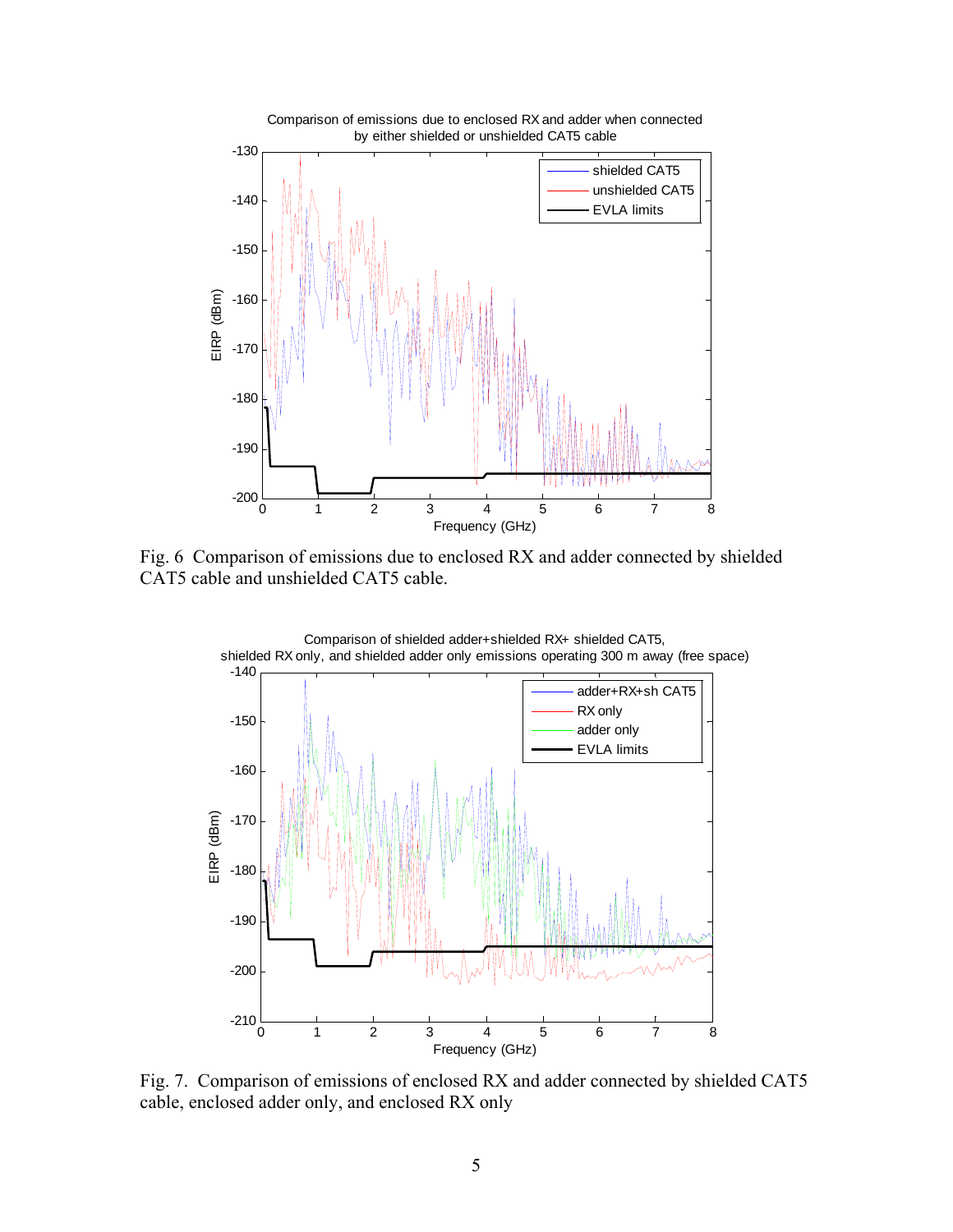#### **Shielding measurements of electronics hut**

 Prior to delivery of the LWDA electronics hut, limited measurements were performed in order to estimate the RF shielding it provides. The measurements were performed inside a large, mostly open building at ARL:UT; some racks and workbenches are scattered around the building, but were relatively far from the hut. The test setup, which is depicted in Figure 8, consisted of two identical wideband reference antennas, a high quality signal generator, and a spectrum analyzer. The signal generator was connected to one of the antennas and placed inside the hut. The other antenna was connected by a relatively long length of coaxial cable to a spectrum analyzer. A narrowband tone was emitted by the antenna inside the hut, and the power received at the antenna outside the hut was measured by the spectrum analyzer. The received power was measured both when the door to hut was open and when it was closed. The shielding provided by the hut is estimated by differencing the two measurements. Measurements were repeated at four points around and equidistant from the hut as shown in Figure 8. Measurements were performed at selected frequencies between 0.05 to 10 GHz. For measurements below 1 GHz, COTS wideband discone antennas were used. Above 1 GHz, small ultra-wideband planar monopole antennas fabricated at ARL:UT, which have previously been shown to be well matched from 0.9 GHz to well over 12 GHz, were used. One of these antennas is shown in Figure 9.



 $X$  Position 3

Fig. 8. Test setup used to estimate shielding provided by electronics hut.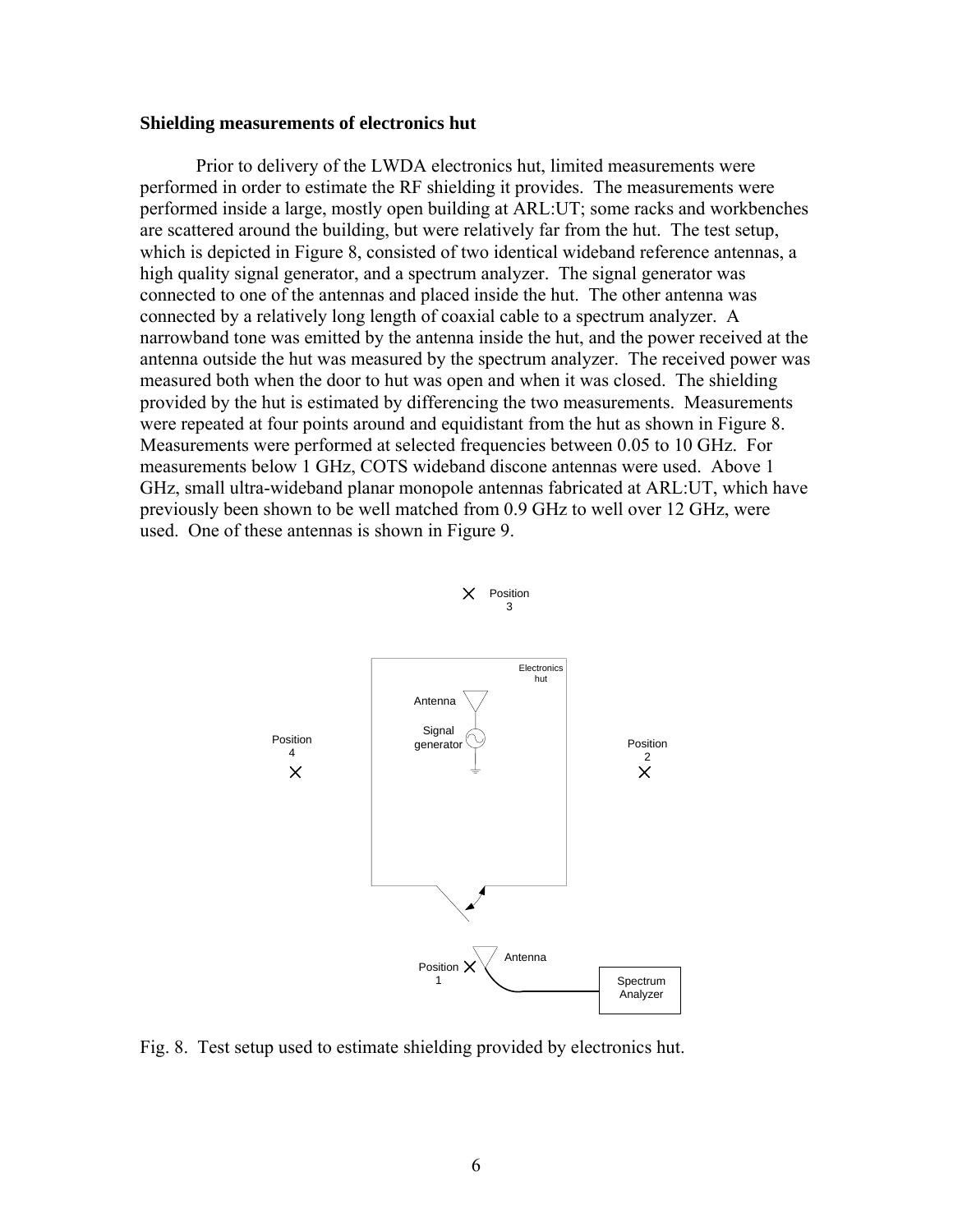

Fig. 9. Ultra-wideband planar monopole antenna used for electronics hut shielding measurements above 1 GHz.



Fig. 10. Results of shielding measurements of electronics hut.

 The measured shielding at each receive antenna position between 0.05 to 10 GHz is shown in Fig. 10. Also included in the figure is the mean and minimum shielding over all positions. These results suggest the electronics hut provides reasonable shielding over the entire frequency range considered. The measured shielding at position 1 (in front of the door) is relatively high, > 30 dB at almost all frequencies. Lower shielding values are measured at other positions, however. The relatively rapid variation in shielding with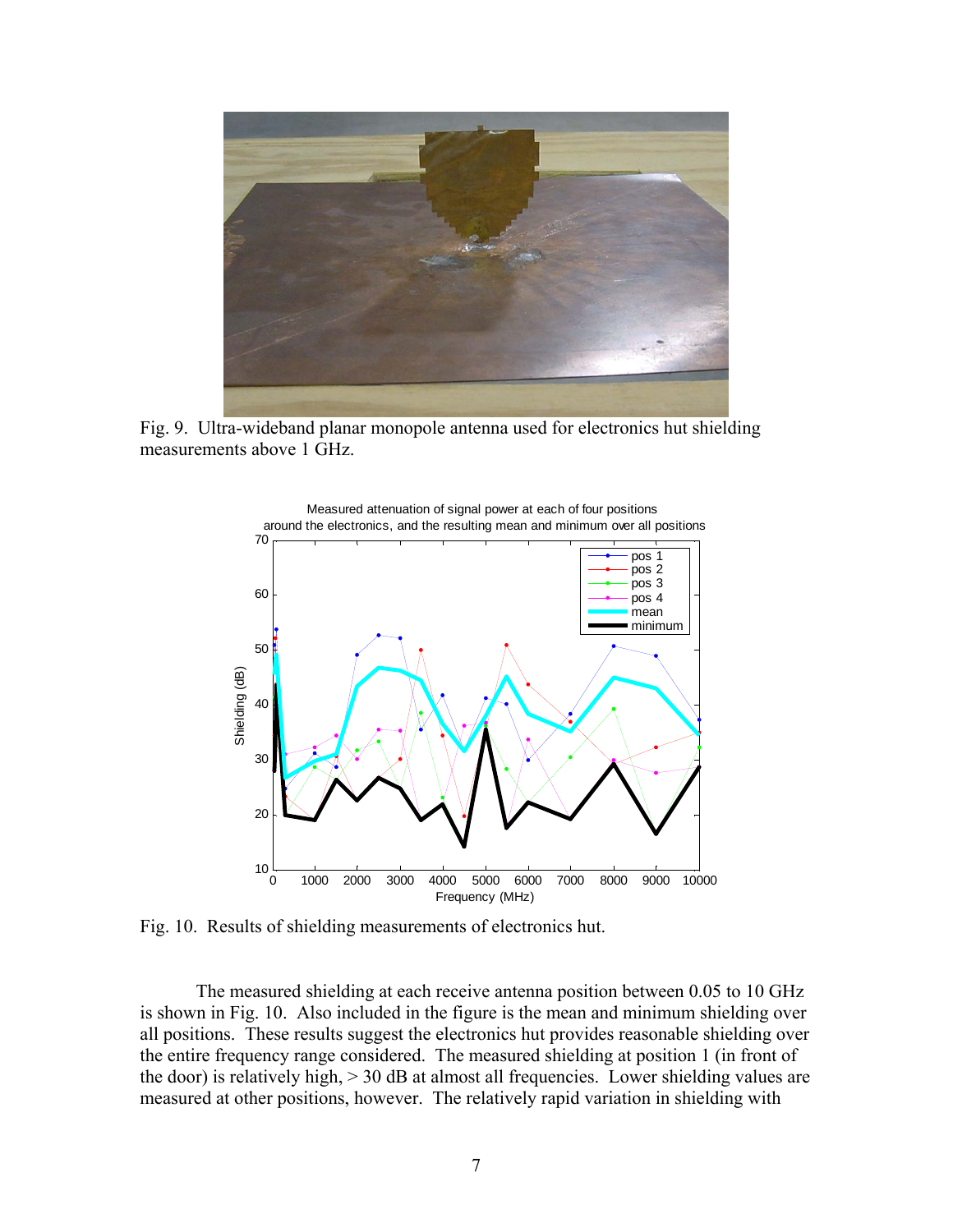frequency is assumed to be due to scattering effects in the non-anechoic environment in which the measurements were conducted. While a relatively high average shielding was measured, it is more conservative to use the minimum over all positions as an estimate in forming a shielding budget. Above 100 MHz, the minimum shielding provided by the hut is typically between roughly 20 to 30 dB. The principal exception to this occurs between 4.5 to 5.0 GHz where the minimum shielding varies between 14.2 dB and 35.5 dB. Again, this rapid variation is attributed to scattering from other objects in the measurement environment.

#### **Emissions measurements at VLA**

 The primary goal of this testing was to measure the emissions due to a single LWDA receive chain. The highly shielded NEMA enclosure discussed in [1], which contains all of the gain blocks needed for single two channel receive chain, a receiver, and an adder, was used in this testing. In order to measure emissions due to these components, the lid on the NEMA enclosure was left open. The receiver and adder boards were tested in the final board enclosures discussed above. The receiver and adder were connected by a shielded CAT5 cable, and the adder was connected to the USB bulkhead connector on the NEMA enclosure via a typical COTS USB cable.

 Two full sets of emissions measurements were performed on the receive chain setup described above. In one set, the typical emissions measurement procedure followed by NRAO in characterizing their own equipment was followed. This procedure consists of performing two very wideband sweeps from 0-1 GHz and 1-20 GHz using a low resolution bandwidth (RBW) of 100 Hz on the spectrum analyzer. This procedure provides very good dynamic range and wideband coverage, but very coarse frequency sampling. The other measurement set was taken using a procedure similar to that used in preliminary measurements of LWDA equipment at the NRAO facility [2]. In this procedure, multiple narrower frequency spans of between 1 to 2 GHz are measured. Due to the number of spans required to cover the full frequency range of interest, higher RBW values of between 1 kHz to 10 kHz are used to reduce sweep time. While the spectrum can be sampled more densely using this method, it suffers from reduced dynamic range, which limits the level of emissions that can be detected. The frequency spans measured were 1-2 GHz, 2-4 GHz, 4-6 GHz, and 6-8 GHz. In both measurement sets, measurements for a given frequency range were performed at three reference antenna positions inside the chamber, which is the minimum recommended by NRAO. For frequencies below 1 GHz, measurements were performed using the "large cone" reference antenna, which consists of a small cone monopole placed over a ground plane with a number long metal spokes protruding from the end of the cone. Above 1 GHz, the "small cone" reference antenna was used, which is the same as the large cone, except that the spokes are removed.

 In order to generate an EIRP estimate of the typical emissions of the LWDA receive chain, the following reduction was employed at each measured frequency, f,

 $EIRP(f) = \max\{P_{meas}(f)\} - G_{cal}(f) + L_{FS}$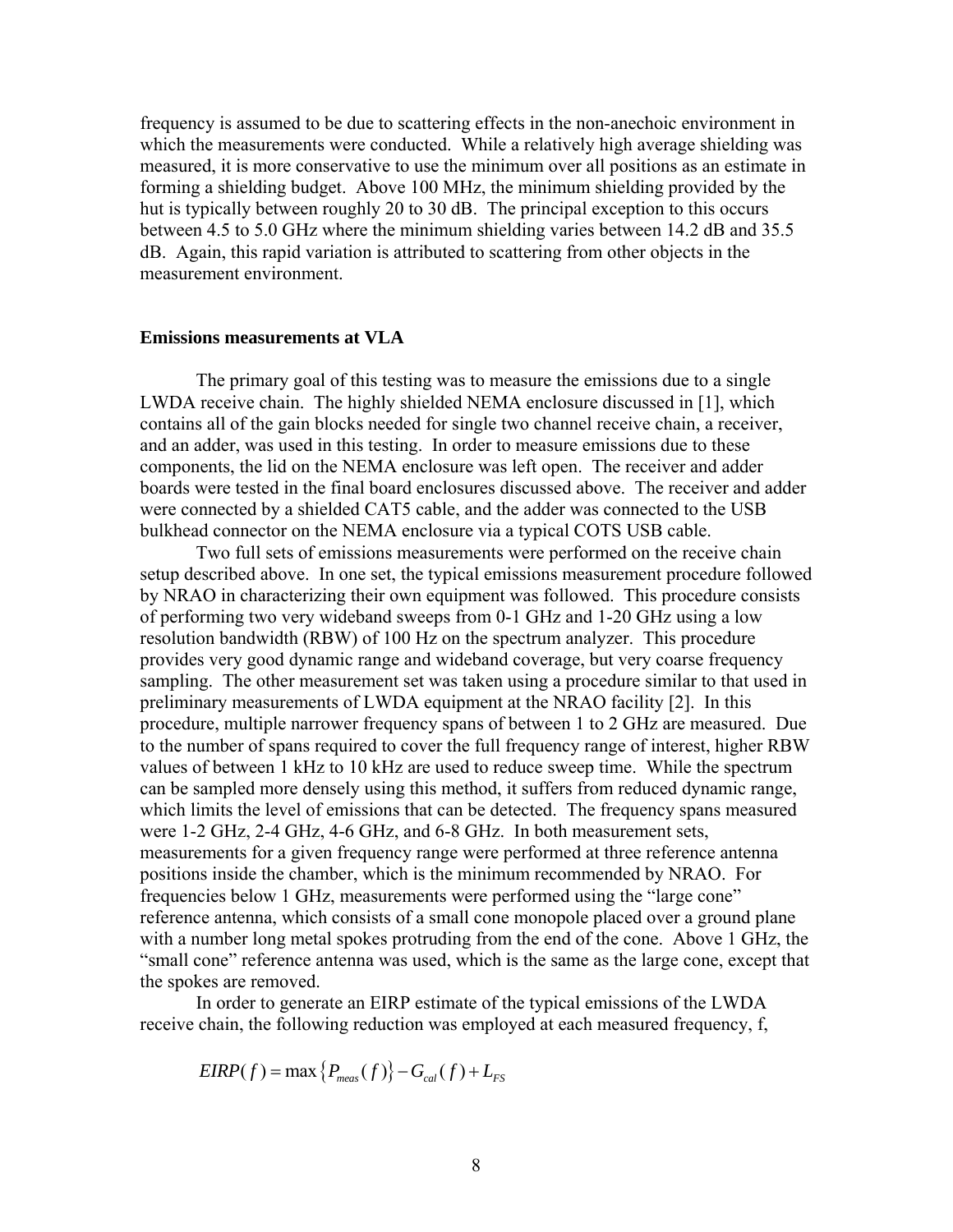where  $P_{meas}$  is the raw power measured by the spectrum analyzer, f is frequency, max denotes the maximum taken over all reference antenna positions, and  $G_{cal}$  is the calibrated gain for the chamber / antenna. The factor  $L_{FS}$  is added to move the reference point of the EIRP estimate from the DUT to the expected stand-off distance between LWDA and the closest VLA antenna position, CW-7. This distance is assumed to be 300 m in this analysis. Calibration files were provided by NRAO for both the large cone, for frequencies between 0.05 and 1.5 GHz, and the small cone, for frequencies between 0.5 and 18.0 GHz. In reducing measurement data, it was necessary to interpolate in frequency the calibration data using polynomial fitting.

 The EIRP emission estimates generated using the above reduction for the receive chain for both measurement sets are given in Figure 11. Also included for comparison are the EVLA emission limits. The values are expressed here as an EIRP (in dBm) by multiplying the power flux density (in  $dBm/m<sup>2</sup>$ ) limits given in [3] by the effective area due to a 0 dBi VLA antenna sidelobe. For simplicity, the emission limits at the center of each band are assumed in this analysis. It should be noted, however, that the received power limit could vary as much as  $+/- 3$  dB within each band due to variation of effective area with frequency.

As can be seen, the two measurement approaches produce significantly different emission estimates for the receive chain. Using measurement spans of 1 to 2 GHz and RBW values between 1 to 10 kHz, the emissions due to the receive chain appear to be relatively strong, with peak emissions nearly 60 dB above the limits near 2 GHz. However, the emissions appear to be roughly 40 dB lower in the 1-20 GHz sweep with an RBW of 100 Hz. This large discrepancy is due to the particular nature of the emissions of the LWDA receiver and adder. As demonstrated in previous reports [1,2], the emissions from these components are dominated by clock harmonics spaced every 50 MHz. These harmonics are extremely narrow in frequency, which requires that the spectrum analyzer measurement frequencies be adjusted carefully to detect them, particularly if very low RBW values are used. Therefore, the frequency spacing in the measurements was set to coincide with these harmonics. However, the spectrum analyzer and LWDA components are not tied to a common frequency source, so that the spectrum analyzer is not measuring exactly at the harmonic frequencies. Therefore, when a narrow RBW is used, it is very likely that the harmonic will not be measured or only a small percentage of its power will be measured. Given the stability of VCXOs used in the LWDA equipment (its measured deviation from nominal frequency is typically +/- 1 kHz), it is possible to measure the harmonic power using wider RBW values even if components are not locked in frequency with the spectrum analyzer. The drawback of using a higher RBW is that the dynamic range of the measurement is limited. This is evident in Figure 11, where the spectrum analyzer noise floor is well above the EVLA emission limits even at the lowest frequencies. This is in contrast to using an  $RBW =$ 100 Hz, in which the spectrum analyzer noise floor is below the limits up to approximately 10 GHz. Further work will be required to determine an emissions measurement procedure got LWDA components at the NRAO facility which provides a better trade-off between measurement accuracy and dynamic range.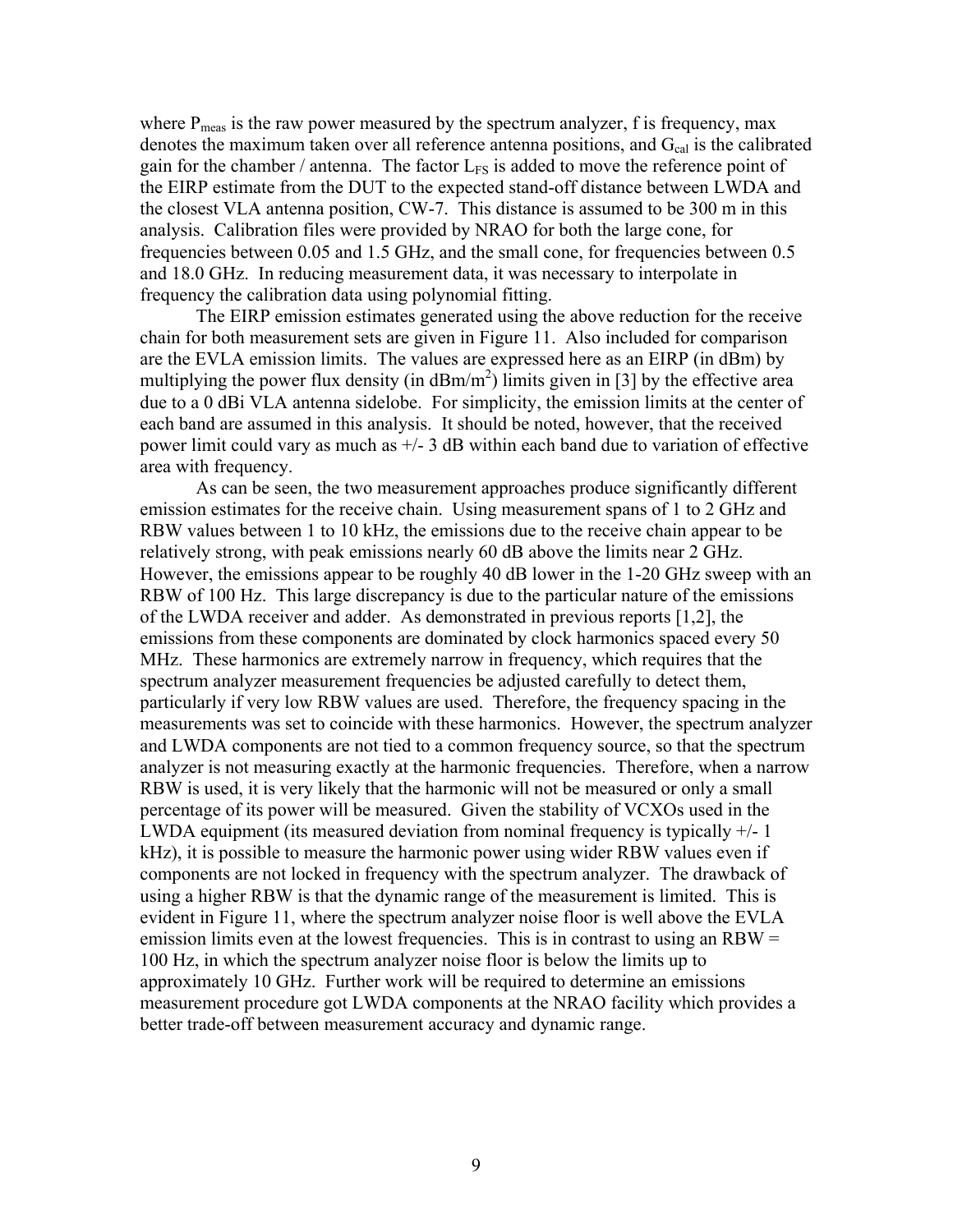

Fig. 11. Comparison of emission measurements made at VLA reverberation chamber using wide span / narrow RBW measurements and using narrow span / wider RBW measurements.

 The narrow span / high RBW emission measurements taken at the VLA chamber of the full receive chain are compared in Figure 12 with the emissions measurements of the shielded adder and receiver connected by shielded CAT5 taken at ARL:UT. Below about 700 MHz, the ARL:UT measurements are not reliable, and the VLA chamber measurements are likely more indicative of emissions below this frequency. It should be noted, however, that the chamber loss increases significantly below 200 MHz, which limits the dynamic range of measurements. This is the cause of the sharp peak seen below 200 MHz in Figure 12 rather than high emissions from the receive chain. The results from ARL:UT and the VLA chamber agree reasonable well between 1-2 GHz. Between 2-4 GHz, however, the emissions measured in the VLA chamber are significantly higher than those measured at ARL:UT; the measured peak emissions in this band are nearly 20 dB higher than at ARL:UT. There are a number of factors that could contribute to such a discrepancy. A USB cable was connected to the adder at the VLA chamber but not at ARL:UT. Follow-up measurements at ARL:UT verified that connecting a USB cable to the adder does increase emissions of the setup. The accuracy of the ARL:UT measurements is somewhat limited since measurements were performed at a single position and orientation. Also, the VLA chamber estimates are somewhat conservative in that the maximum over all antenna positions is taken as the estimate rather than the mean over all positions (as is traditional with reverberation chamber measurements.) Above 4 GHz, VLA chamber and ARL:UT measurements agree reasonably well, though the VLA chamber results are limited by the spectrum analyzer noise floor above 5 GHz. The measurements indicate that the highest emissions from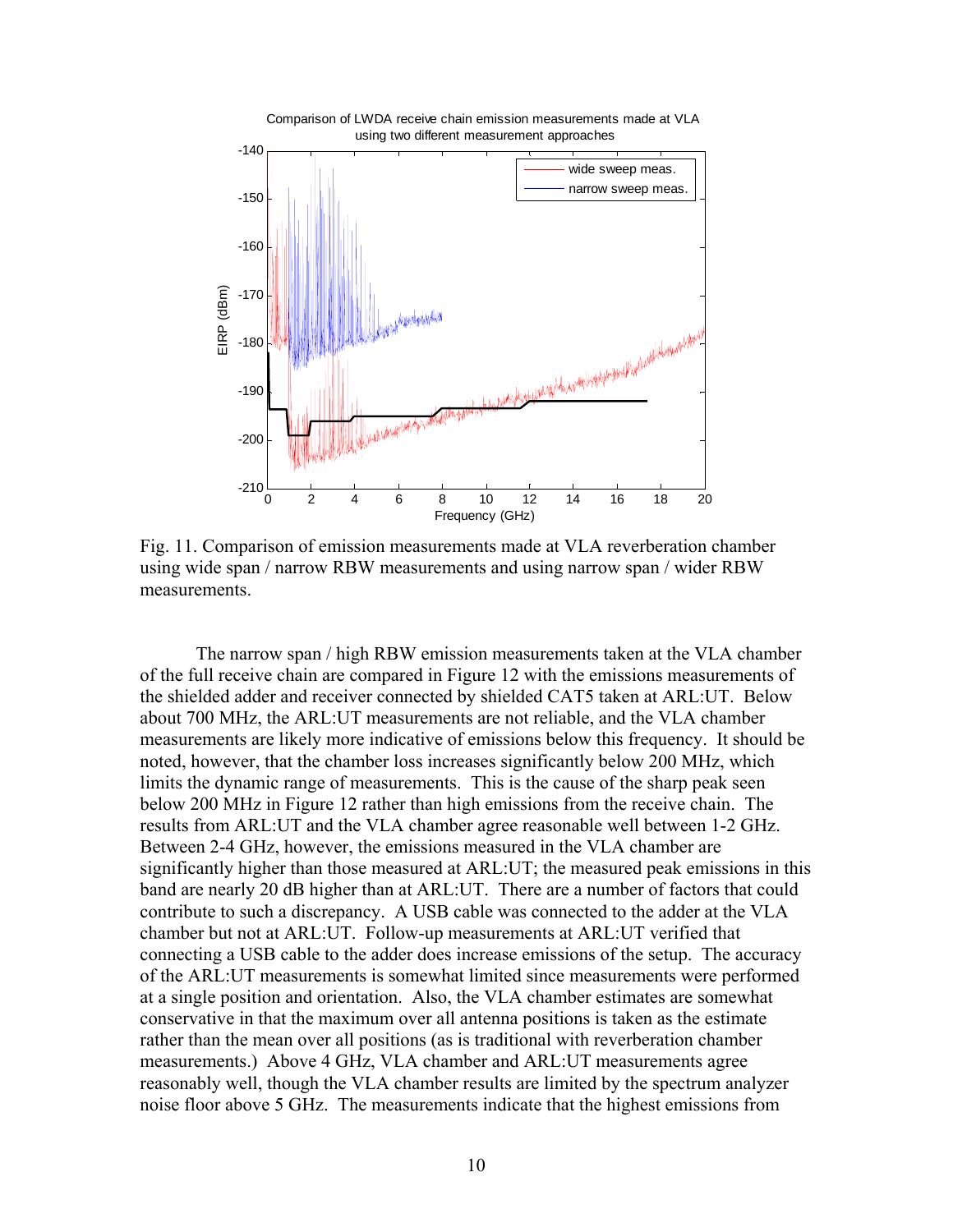LWDA equipment occur between 1 to 4 GHz. Based on VLA chamber measurements, the peak emissions of a full receive chain in L-band (1-2 GHz) are roughly 51 dB above EVLA limits while the peak emissions in S-band (2-4 GHz) are roughly 55 dB above the limits.



Fig. 12 Comparison of emission measurements made at VLA reverberation chamber and ARL laboratory (above), difference between each emission measurement and EVLA limit = required shielding (below.

A number of other related emissions measurements were performed in the VLA chamber. The results of these measurements are summarized briefly in the paragraphs below.

Measurements were taken with receiver operating in the NEMA enclosure with the enclosure lid shut. These measurements indicate that the NEMA enclosure does indeed provide a very high level of shielding. However, due to limited dynamic range of these measurements, the full level of shielding provided by the enclosure, which is estimated to be over 40 dB in L-band (based on ARL:UT measurements) could not be measured.

A series of measurements were performed to determine if emissions due to CAT5 and USB cables in the test setup could be reduced by fitting RF chokes around the cables. The chokes evaluated were rated to provide attenuation out to 2 GHz. Measurements were focused in the 1-2 GHz band. Very little if any reduction in emissions was noted by placing the chokes on either the CAT5 or USB cable. Therefore, it does not appear that this an effective way to reduce emissions in the LWDA.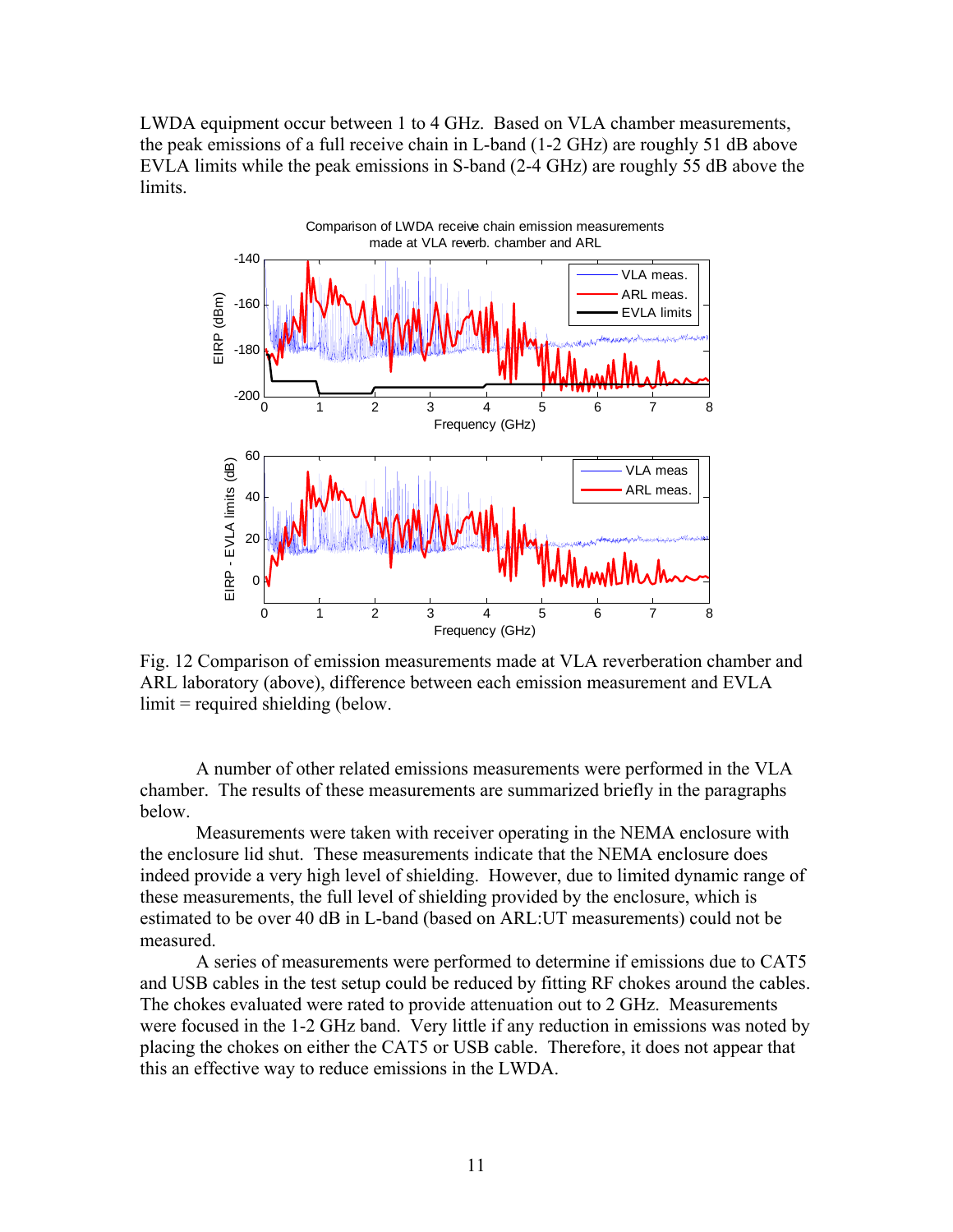In most measurements, including those presented above for receive chain emissions, the inputs to the setup have been terminated in 50  $\Omega$ . Limited measurements were performed to determine if injecting sinusoidal signals into the setup would significantly alter its emissions. Tests were conducted in which tones at frequencies between 60 to 80 MHz with powers at the receiver input ranging from -35 dBm (midrange on the ADC) to 0 dBm (nearly full range) were injected into the test setup. While injecting strong tones into the setup did appear to increase somewhat emissions at frequencies between clock harmonics as compared with terminated inputs, the emissions due to the harmonics themselves was still much greater (typically 20 to 30 dB higher.)



Fig. 13 Estimated emissions due to laptop computer used to control LWDA hardware.

A few measurements were conducted with a laptop running in the chamber with the receive chain. The receive chain was operating inside the NEMA enclosure with the enclosure lid shut; therefore the LWDA electronics are not expected to have contributed significantly to the emissions in this setup. The estimated emissions of the setup obtained using only a single reference antenna position is given in Figure 13. The laptop appears to radiate relatively strongly below 1 GHz. The emissions near 74 MHz are roughly 40 dB above the limit, while those in P-band (300 MHz band) are roughly 35 dB over the limit. The emissions near 74 MHz are particularly worrisome for the LWDA system itself since the stand-off distance between the electronics hut and the closest dipole is only 30 m. This implies that for LWDA, the laptop emissions are approximately 60 dB above the limit. This is not surprising since laptop emissions have previously been detected in receiver data collected during field measurements involving the full receive chain and a 2.0 m blade antenna [4]. There appear to be some emissions between 1 to 4 GHz with the highest near 1 GHz being roughly 20 dB over EVLA limits. No emissions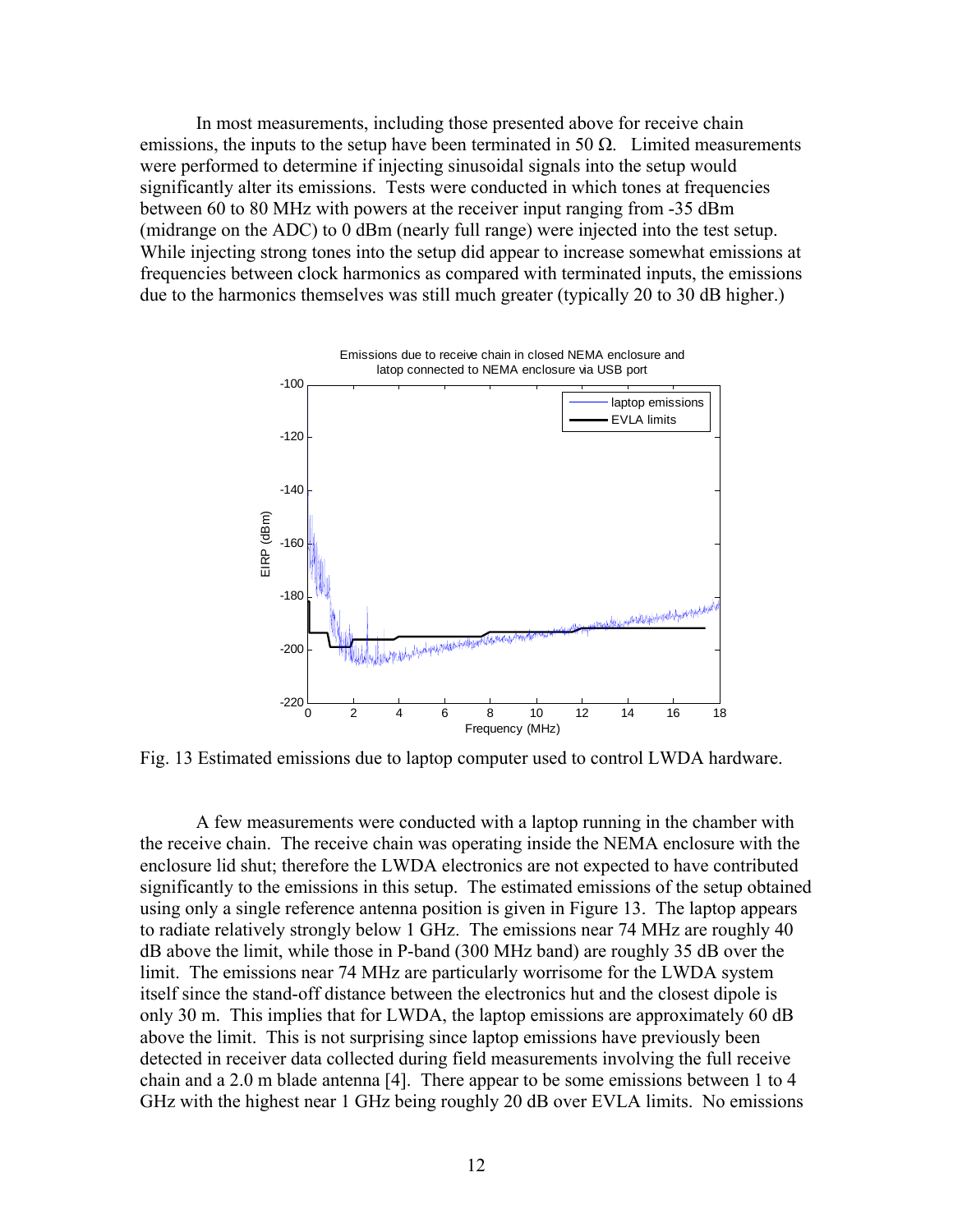are detected above 4 GHz. It should be noted that there could be high emissions due to clock harmonics that were not picked up in the measurement shown in Figure 13. Further measurements will be required to more fully characterize the emissions of this laptop.

### **Shielding Budget**

 With the emissions measurements given above, it is possible to estimate the emissions due to all of LWDA electronics that will soon be installed at the LWDA site. The peak emissions in each frequency band due to a single LWDA receive chain obtained through VLA chamber measurements are summarized in Table 1. Note that results are not given for the LWDA band and for frequencies above 8 GHz due to the limited measurement dynamic range at those frequencies. In the next column, the required additional shielding for a single receive chain in order to just meet EVLA limits is given. Again, the emissions are highest in L and S bands, so that at least 51 dB and 55 dB of additional shielding will be required. It is expected that the total emissions due to the LWDA system will increase proportionally to number of receive chains that are deployed. An estimate for the emissions due to the entire system can be formed by multiplying the emissions due to a single receive chain by 18. This aggregation factor was selected since 16 receive chains will originally be deployed and there are two additional CAT5 cables which connect Level 1 adder boards to the final (Level 2) adder. The maximum additional shielding required for this system is given in column 3 of Table1. Using the hut shielding estimates given in Figure 10, the amount of shielding that must be provided by the rack and rack chassis which contain the receive chains can be determined. In the last column of Table 1, the minimum measured hut shielding in each band has been subtracted from the required shielding for the whole system. As can be seen, up 49 dB of shielding in S band must be achieved with the rack and rack chassis or roughly 25 dB per layer. The chassis (otherwise known as the Level 1 box) is currently under development and measurements of a prototype will be performed in the next few weeks. The shielding of the rack will need to be measured once all of the final modifications have been made (principally adding all cable penetrations.)

 It is important to note that the shielding budget given here only accounts for emissions due to LWDA circuit boards and connecting cables and not other components of the LWDA system such as the computer, networking equipment, or air conditioning system. It will be necessary, as feasible, to perform emission measurements on these components in order to verify that their emissions are not any greater than those due to receivers, adders, and CAT5/USB cables.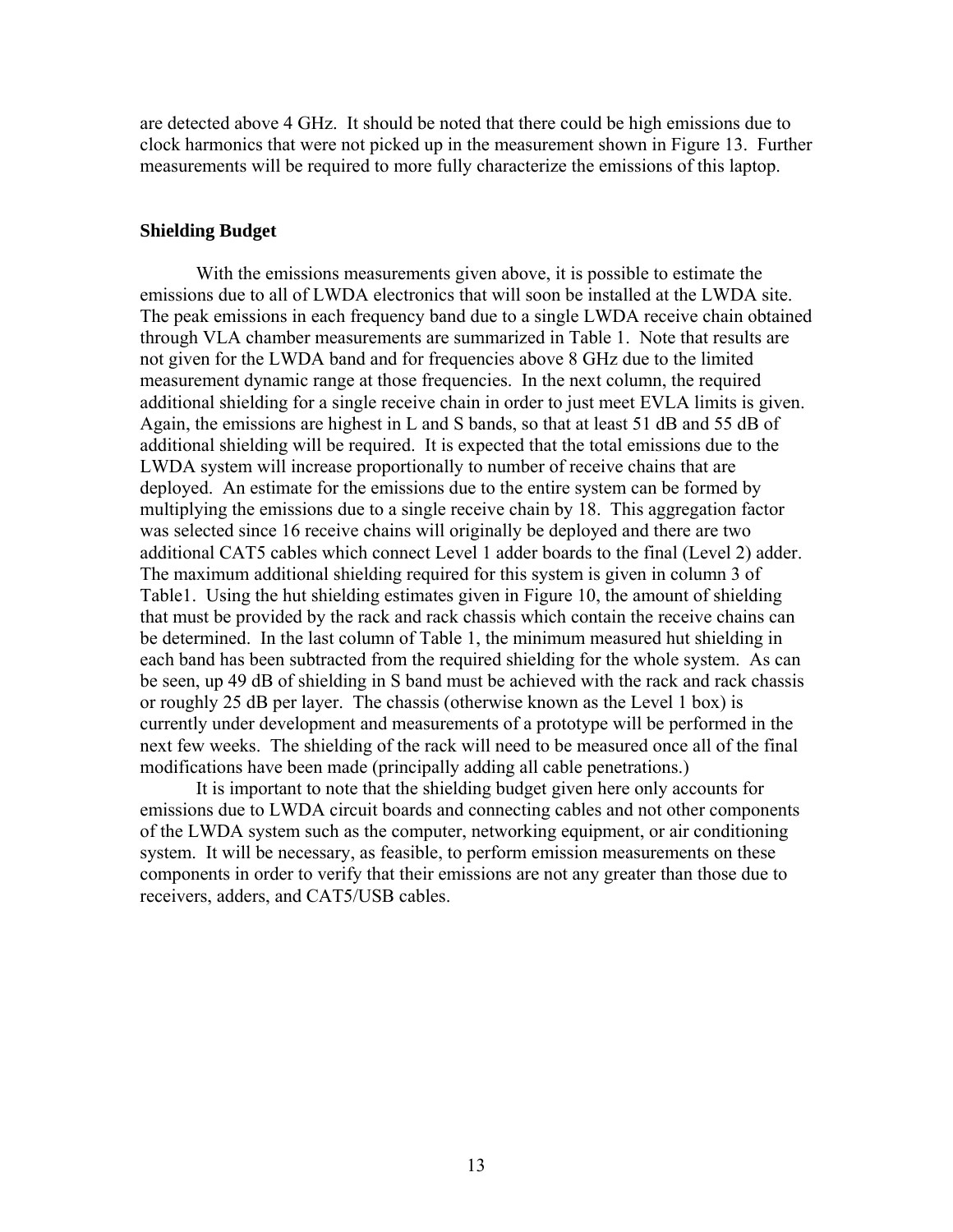Table 1. Maximum emissions due to a single LWDA receive chains and maximum additional shielding required per receive chain and due to 16 receive chains (x18 factor) to meet EVLA limits in each frequency band. VLA chamber measurements used for estimates.

| Frequency<br>band | Max. emissions<br>for single receive<br>chain (dBm) | Max. shielding<br>required to meet<br>limits for a single | Max. shielding<br>required to meet<br>limits for a 16 | Max. shielding<br>for 16 receive<br>chains - min. hut |
|-------------------|-----------------------------------------------------|-----------------------------------------------------------|-------------------------------------------------------|-------------------------------------------------------|
|                   |                                                     | receive chain (dB)                                        | receive chains (dB)                                   | shielding (dB)                                        |
| $0$ to $100$ MHz  |                                                     |                                                           |                                                       |                                                       |
| 300 MHz<br>band   | $-160.5$                                            | 33.2                                                      | 45.8                                                  | 25.8                                                  |
| $1-2$ GHz         | $-147.0$                                            | 51.3                                                      | 63.9                                                  | 44.9                                                  |
| $2-4$ GHz         | $-140.9$                                            | 55.1                                                      | 67.7                                                  | 48.7                                                  |
| $4-8$ GHz         | $-154.2$                                            | 40.7                                                      | 53.3                                                  | 39.1                                                  |

### **Conclusions**

 The results of emissions measurements performed on LWDA electronics at both ARL:UT and at NRAO's reverberation chamber at the VLA have been given. It was shown that the final designs of the board level enclosures for both the receiver and adder provide significant reduction of board emissions. For example, both enclosures reduce board emissions in L-band by 20 to 30 dB. The maximum emissions of the enclosed adder are still approximately 8 dB worse than the enclosed receiver in terms of maximum level above EVLA limits. When a shielded CAT5 cable is plugged between a receiver and adder, the peak emissions of the setup is roughly 9 dB worse than with an adder alone.

 It was demonstrated that the electronics hut used for the LWDA provides reasonable shielding over the entire band measured, 0 to 10 GHz. A very high shielding estimate for the hut, > 30 dB at nearly all frequencies, was determined by calculating the average shielding over all measurement positions. The minimum shielding over all positions was somewhat lower, close to 20 dB at most frequencies, however. In order to be conservative, the minimum shielding value should be used in forming shielding budgets.

 The emissions due to a full LWDA receive chain, consisting of all gain blocks, a receiver, an adder board, and all required cabling was measured at the VLA chamber. Measurements of the receive chain taken at the VLA chamber agreed reasonably well with ARL:UT measurements in L-band and above 4 GHz. However, the VLA chamber measured emissions in S-band were higher than ARL:UT measurements by as much as 20 dB. This discrepancy is believed to be due slightly different test setups used at the two facilities, and aspects of the test procedures used. Based upon VLA chamber measurements, the highest emissions due to a single receive chain occur in S-band, and are roughly 55 dB above EVLA limits. The emissions from the laptop used in LWDA development were also measured in the VLA chamber. From these measurements, the worst emission appear to occur in the 74 MHz band (35 dB over limits for the EVLA system and 60 dB over limits for the LWDA system), and the P-band, (40 dB over limits.)